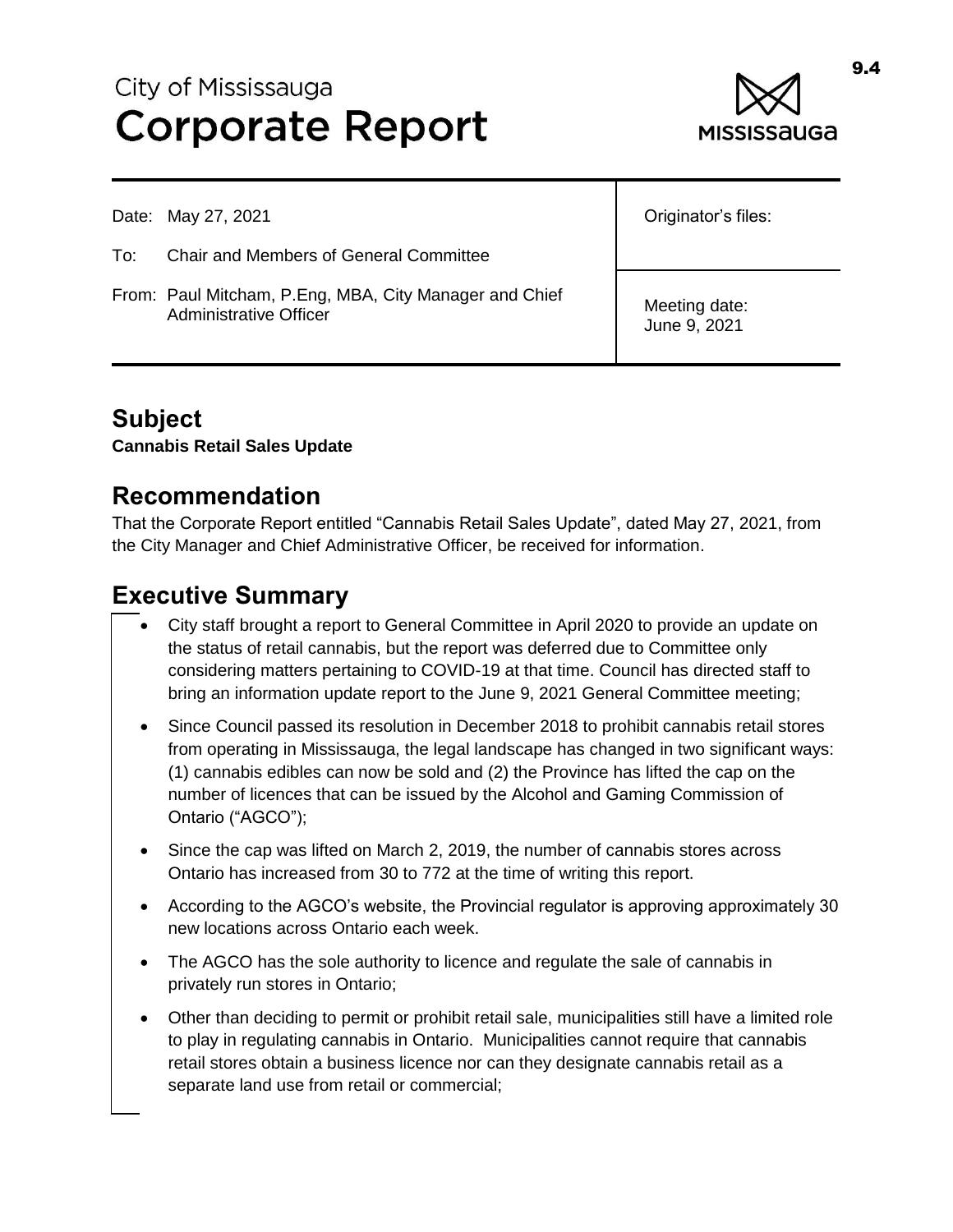- Municipalities are permitted to provide comment to the AGCO regarding its licensing system, but the decision to licence is made by the AGCO alone. The AGCO has never denied a licence because a municipality objected to a particular location.
- From an enforcement perspective, the AGCO and Peel Regional Police are responsible for ensuring the operators of retail cannabis stores are compliant with applicable legislation. Currently, any complaints received by City staff are directed to Peel Regional Police for investigation;
- At its April 23, 2021 meeting, the Peel Police Services Board received a report entitled "Illicit Cannabis in Peel Region". The report included a summary of cannabis related enforcement trends and concluded that legal cannabis retail stores are safer than illegal ones and the number of brick and mortar locations are decreasing (up to 75%) while mobile dispensaries are on the rise;
- Staff canvassed 8 municipalities that currently licence retail stores (Toronto, Brampton, London, Kitchener, Hamilton, Guelph, Burlington and Ajax) regarding their experience with legal retail cannabis stores. Many shared concerns with location clustering, however not from an enforcement perspective. These locations for the most part remain legally compliant.
- According to the Ontario Cannabis Store, legal cannabis has had an impact on the illegal market. In 2020, the average price of legally purchased dried cannabis fell below the average price in the illegal market for the first time. Currently, legal retail represents 40% of all cannabis sales in Ontario. This could suggest that over time, the legal market could overtake the illegal market; and
- Given how relatively new legal retail cannabis is in Canada, new information pertaining to its impact becomes available on a regular basis. As a result, some of the data in this report may be outdated by the time this report is received.

# **Background**

On November 14, 2018, the Provincial Government enacted the Cannabis Licence Act, which requires persons to obtain a licence from the Alcohol and Gaming Commission of Ontario ("AGCO") in order to operate a "brick and mortar" cannabis retail store in Ontario.

Despite introducing this licensing regime, the Provincial Government gave municipalities the opportunity to prohibit cannabis retail stores from being located in the municipality by passing a resolution no later than January 22, 2019. On December 12, 2018, Council passed a resolution to ban cannabis retails stores from being located in the City of Mississauga.

The City of Mississauga may by resolution, lift the prohibition and permit cannabis retail stores to be located in the municipality. However, this resolution would be final and cannot be reversed.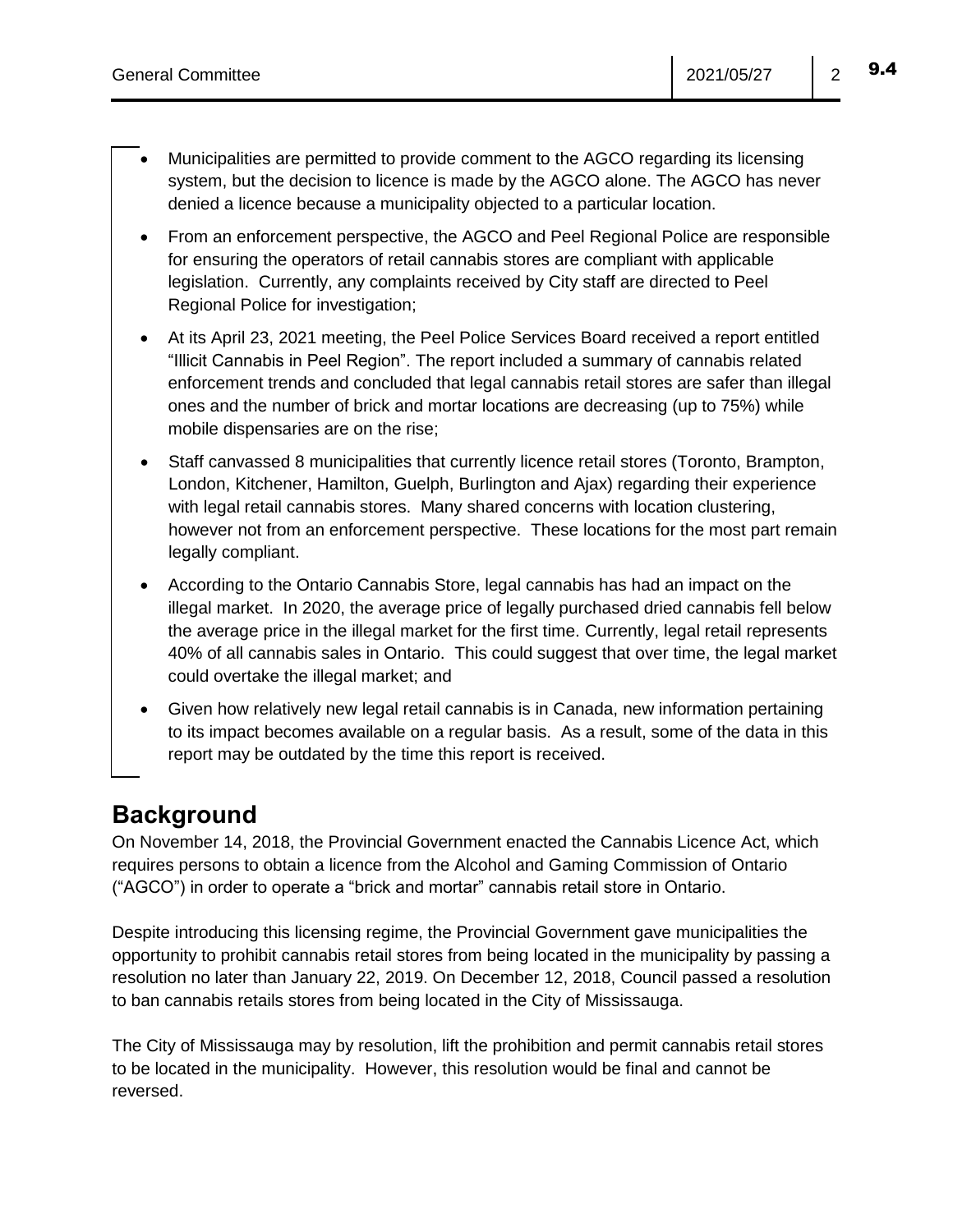At the October 2, 2019 General Committee meeting, staff was directed to report back to General Committee with an update on cannabis retail use in Ontario. Due to the pressures and priorities related to COVID-19, the staff report was deferred in April 2020 to a future committee meeting. At its May 19, 2021 meeting, Council directed staff to bring a report to the June 9, 2021 GC meeting for discussion.

# **Present Status**

Cannabis use (including production, sale and consumption) is regulated by all three levels of government in Canada, although the role that municipalities play is minimal. The following section of this report provides a legislative outline of the role of the federal, provincial and municipal governments in regulating cannabis.

#### **The Role of the Federal Government - Production**

Health Canada regulates the cultivation and processing of cannabis. Any person that wishes to produce cannabis for commercial purposes must obtain a licence from Health Canada. Licensed producers can only sell their product to the Ontario Cannabis Store, the sole wholesaler of cannabis owned by the Provincial Government. For personal production, persons are permitted to grow up to four cannabis plants per residence.

The Federal Cannabis Act has established criminal offences related to the possession, distribution and production of cannabis in Canada:

- Possession over the limit  $-$  up to 5 years in jail
- Illegal distribution or sale up to 14 years in jail
- Producing cannabis beyond personal cultivation limits up to 14 years in jail
- Taking cannabis across Canadian borders up to 14 years in jail
- Giving or selling cannabis to a person under 18 years of age up to 14 years in jail

#### **The Role of the Provincial Government – Smoking and Retail Sale**

According to the *Smoke Free Ontario Act*, smoking cannabis is prohibited in a number of places including: enclosed workplaces, enclosed public places, restaurants and bar patios, schools, and any indoor common areas in a condominium, apartment building or university or college residence.

The retail sale of cannabis is also regulated by the Provincial Government. The Ontario Cannabis Store is a Crown corporation and is the only legal supplier of cannabis for retail stores in Ontario. According to the *Cannabis Control Act*, no licensed person shall sell cannabis to: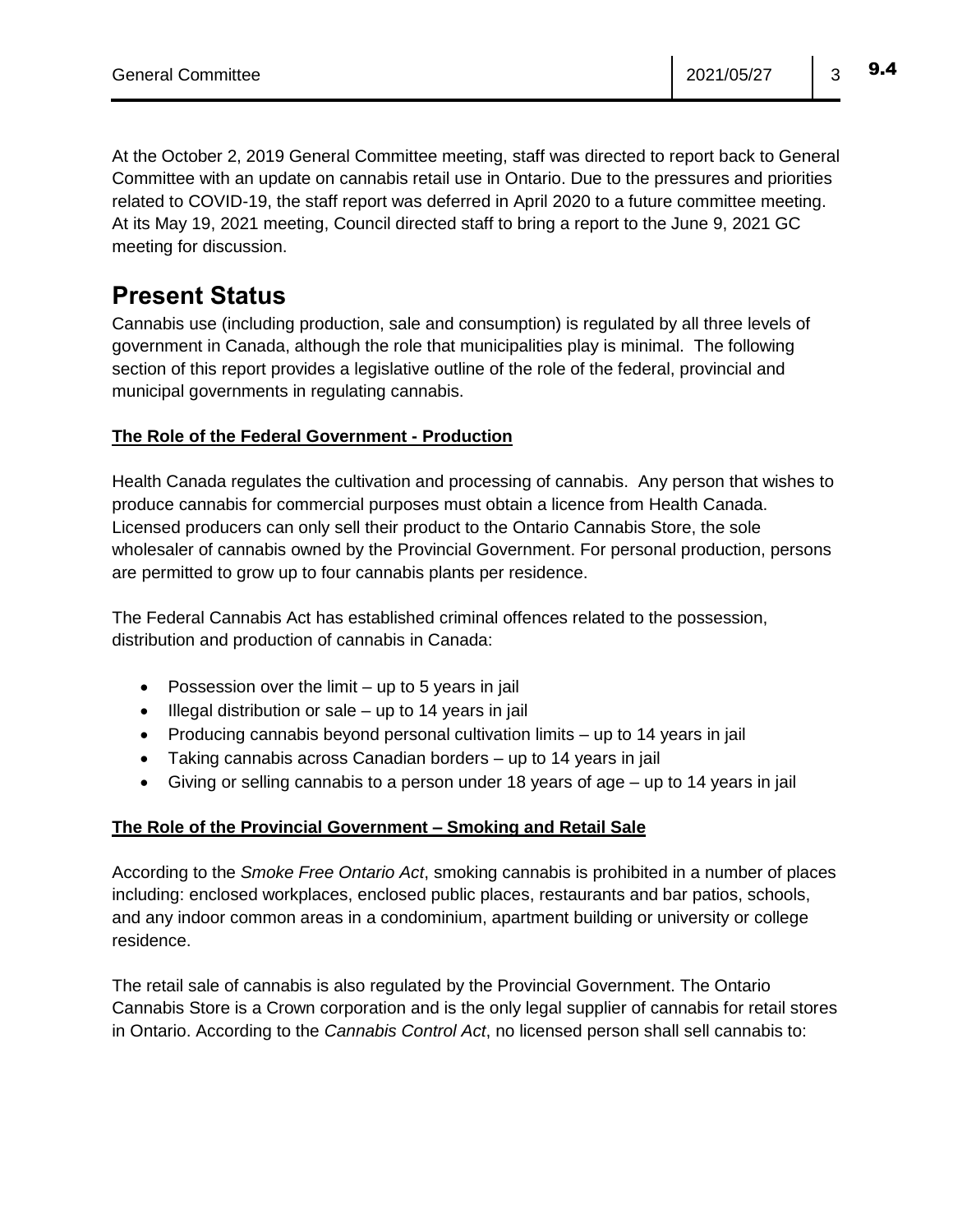- Someone in excess of 30 grams;
- To a person under 19 years of age; or
- To a person who appears under 25 years of age or intoxicated.

#### **(a) Issuing Licenses**

In accordance with the Ontario Cannabis Licence Act, the AGCO has the sole authority to licence the sale of cannabis in privately run stores in Ontario. A licence is required to open a retail store ("Operator Licence"), to open up a store at a particular location ("Retail Store Licence") and to manage a particular location ("Retail Manager Licence").The table below outlines some of the examples where the AGCO will not issue a licence to an applicant:

| <b>Circumstances where an Operator</b>                                                                                                                                  | <b>Circumstances where a Retail Store</b>                                                                                                                                                                                                                                                                                                                                                                                                                                                           |
|-------------------------------------------------------------------------------------------------------------------------------------------------------------------------|-----------------------------------------------------------------------------------------------------------------------------------------------------------------------------------------------------------------------------------------------------------------------------------------------------------------------------------------------------------------------------------------------------------------------------------------------------------------------------------------------------|
| <b>Licence will not be issued</b>                                                                                                                                       | Licence will not be issued                                                                                                                                                                                                                                                                                                                                                                                                                                                                          |
| The applicant is under 19 years of<br>age<br>The applicant has been convicted<br>of a cannabis related offence<br>The applicant is in default of filing a<br>tax return | The location is less than 150<br>metres from a public or private<br>school<br>The applicable municipality has<br>opted out of permitting the sale of<br>cannabis<br>The applicant doesn't have an<br><b>Operator Licence</b><br>The issuance is not in the public<br>interest of the municipality<br>The location is not enclosed by<br>walls separating it from other<br>businesses, is not equipped with a<br>surveillance system, cannabis is<br>visible for people passing by on the<br>street. |

#### **(b) Municipal Guidelines**

Municipalities have the ability to provide feedback to the AGCO related to pending licences. Municipalities have 15 days to provide comments to the AGCO having regard to "protecting health and safety, protecting youth and preventing illicit activities in relation to cannabis". Although municipalities can provide input, the decision to licence is made by the AGCO alone. The AGCO has never denied a licence because a municipality objected to a particular location.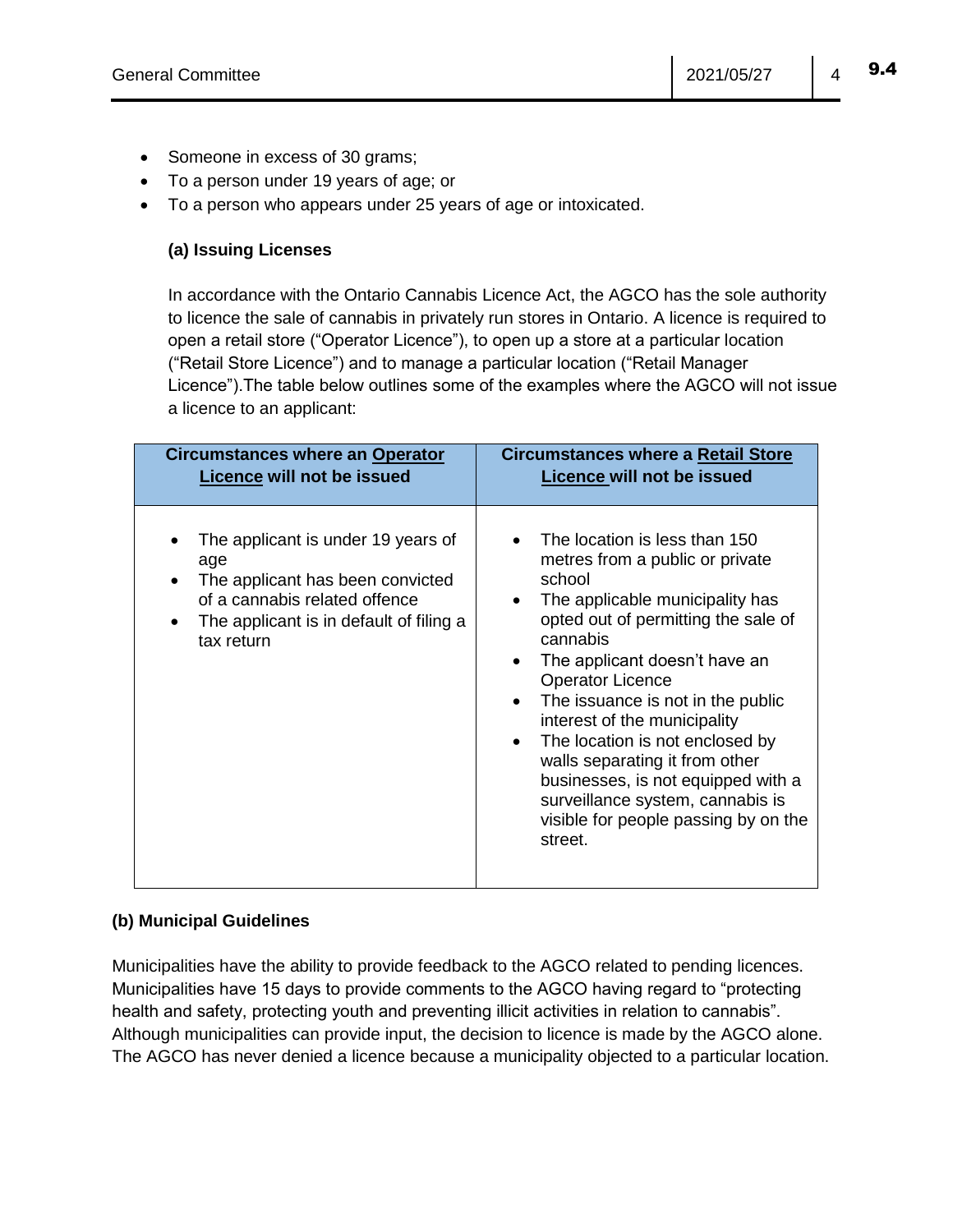To assist the AGCO in considering the public's interest, some municipalities (including the City of Burlington and the City of Hamilton) have developed policy guidelines that are made available to the AGCO. Attached as Appendix 1 is the City of Hamilton's Cannabis Policy Statement which advocates for cannabis retail stores to be located at least 300 metres away from sensitive areas such as schools, parks and mental health/addiction centres.

On March 8, 2021, Hamilton staff introduced a report entitled "Cannabis Retail Store Locations" to provide a cannabis update to its City Council. This report indicated that staff have objected to a total of 29 locations, primarily based on concerns of clustering and close proximity to schools and parks. Despite these objections, the AGCO issued all 29 licences.

Should Council choose to lift the prohibition to permit cannabis retail stores, staff recommend that the City first develop cannabis retail store guidelines to inform the AGCO of the broader community interests for stores located in the City of Mississauga including identifying sensitive areas where cannabis retail stores should not be permitted.

A cannabis policy could include the following:

- Project Lead Identifying one staff person who will be designated to be responsible for coordinating with other Divisions to provide comment to the AGCO within the 15 day deadline.
- Identifying Sensitive Areas Discourage the placement of stores in "sensitive areas" related to youth or other vulnerable populations which could include libraries, community centres, parks, universities and colleges, day cares, mental health/addiction centres or other retail cannabis stores.
- Despite municipalities having the ability to provide feedback, the AGCO has issued licences for retail cannabis stores even where a municipality has objected to a particular location.
- Hamilton Retail cannabis stores have been approved in certain areas despite the City's objections made pursuant to its Cannabis Policy Statement. This policy states that cannabis retail stores should not be permitted in areas that already have a high concentration of cannabis stores.
- Guelph In July 2020, a retail licence was approved in downtown Guelph, near the Guelph Community Health Centre, despite the City's policy statement, which considers addiction and health centres to be sensitive areas.
- Orillia In September 2020, a location was approved despite the City's objection that the proposed location was in close proximity to medical clinics and addiction treatment services.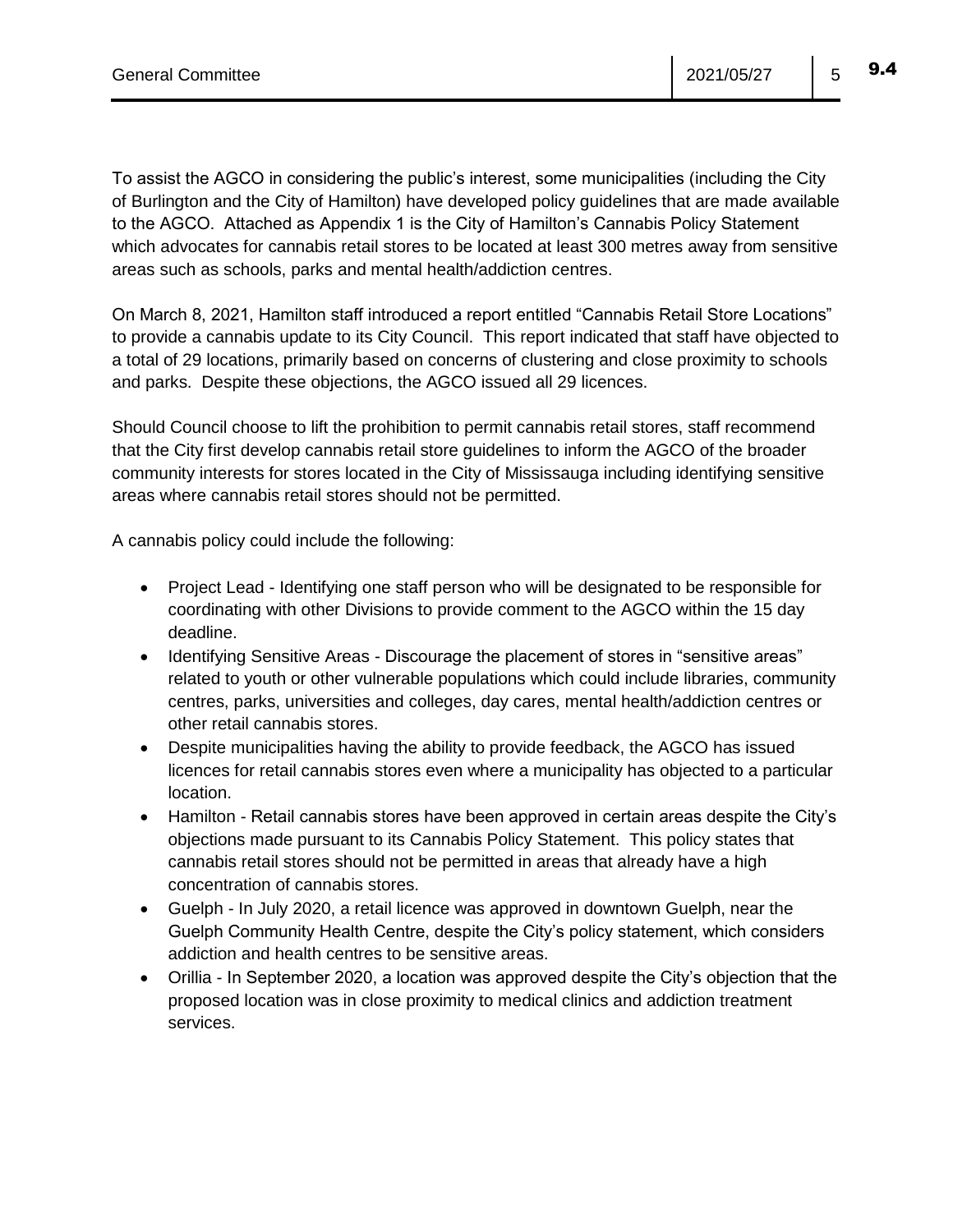On November 25, 2020, the Ontario NDP introduced Bill 235 – *Cannabis Licensing Amendment Act*. If passed, this legislation would permit municipalities to submit Council resolutions to the AGCO, instead of relying on written submissions or cannabis policies alone. A Council resolution could address a particular retail application, an area of the municipality or the entire municipality. It is important to note that even if this Bill passes, the AGCO will continue to have full control over whether a particular location is approved. At present, the Bill has not moved past first reading.

Members of the public are also permitted to file submissions related to pending licences. On the AGCO's website, persons can fill out an electronic form related to a current application to provide details of their objection.

#### **(c) Enforcement by the AGCO**

Inspectors designated by the AGCO are permitted to inspect any place, other than a dwelling, to ensure persons who sell cannabis are in compliance with the Cannabis Licence Act. An inspector may examine, remove and/or make copies of records related to an inspection. An inspector may also seize anything that the inspector reasonably believes is not in compliance with the Act. Police officers are also empowered to enforce the provisions of the Cannabis Licence Act.

If a licenced operator does not comply with the *Cannabis Licence Act*, the AGCO may revoke or suspend their licence. For example, if a licenced person does not comply with the rules in place related to the surveillance and security of store premises, their licence can be revoked. A suspension or revocation can be appealed to the Licence Appeal Tribunal.

The City of Mississauga has found the AGCO an effective and cooperative partner in the enforcement of liquor laws.

#### **The Role of Peel Regional Police**

Local police forces such as Peel Regional Police are responsible for ensuring persons are selling cannabis in accordance with applicable legislation. According to the Cannabis Control Act, a police officer has the ability to:

- Seize anything, including cannabis, remove or arrest a person, if there are reasonable grounds to believe the Act is being contravened;
- Close a premises and bar entry if a charge is laid for a contravention of this Act; or
- Lay an obstruction charge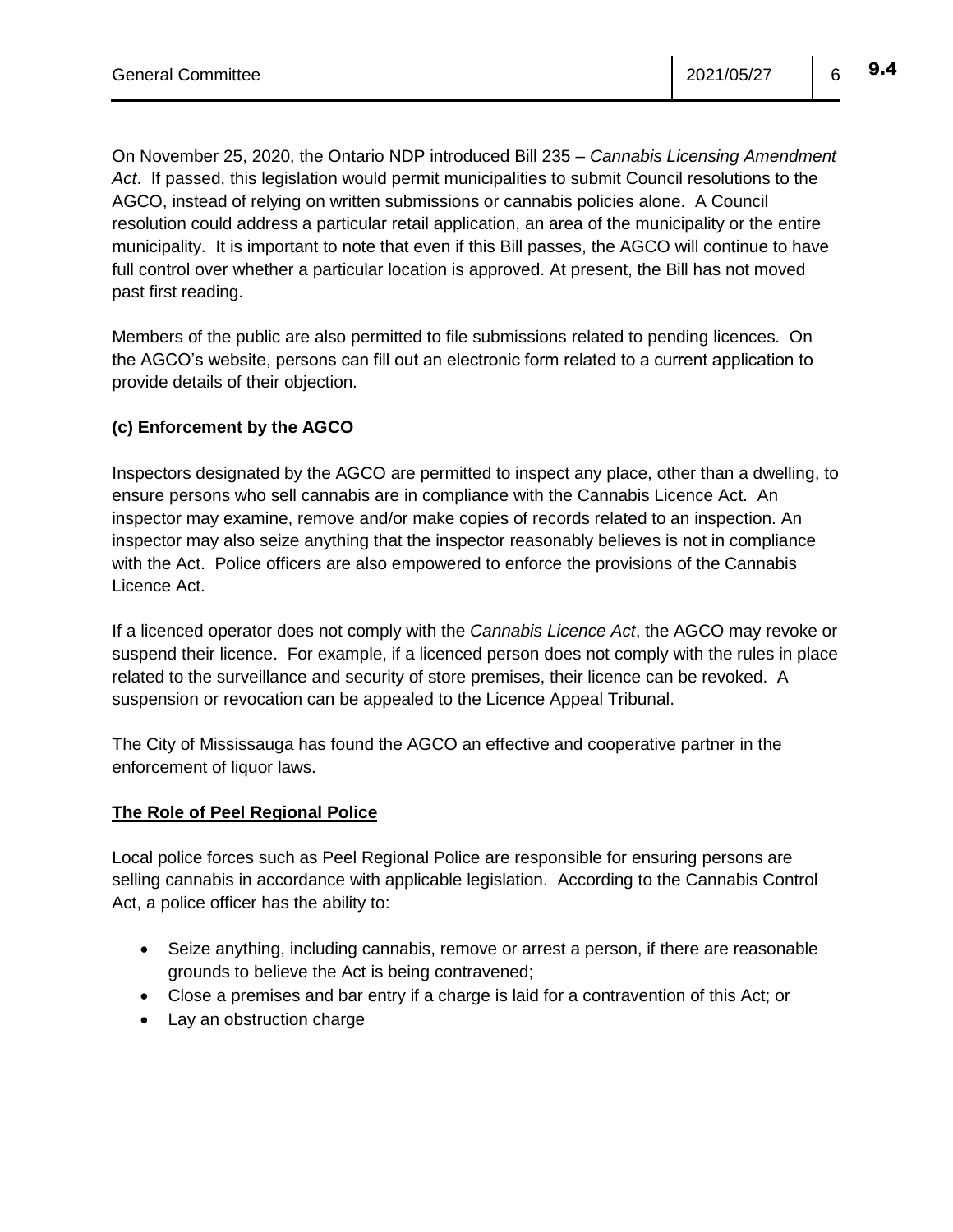These enforcement powers that police have are more comprehensive than the powers afforded to municipal officers under the Municipal Act, 2001. In July 2019, Toronto Police Services relied on the powers under the Cannabis Control Act to place concrete blocks outside the entrance of an illegal retail shop to ensure the store would not re-open.

Upon conviction under the Cannabis Control Act, an individual is liable to a fine of not more than \$100,000 and a corporation is liable to a fine of not more than \$250,000. A court that convicts a person under this Act is permitted to close the premises for a period not exceeding two years or to order a person not to do anything for a specific period of time.

#### **Report from Peel Regional Police**

At its April 23, 2021 meeting, the Peel Police Services Board received a report entitled "Illicit Cannabis in Peel Region" from Deputy Chief Nick Milinovich (Appendix 2). This report highlights the current cannabis trends from the perspective of Peel Regional Police including:

- **Safety -** Legal cannabis retail stores are safer than illegal ones (fewer police reports and non-violent crimes);
- **Illegal Dispensaries –** The number of brick and mortar illegal dispensaries is decreasing (75% of illegal dispensaries have been shut down). At the time of writing their report, there were less than five (5) illegal cannabis dispensaries in the Region of Peel, compared to 2 years ago when there were approximately twenty (20) in operation;
- **Mobile Dispensaries -** The number of mobile illegal dispensaries are increasing. Mobile dispensaries delivery cannabis to the doorstep, similar to food delivery services. At the time of writing their report, Peel Police note that there are approximately 100-150 mobile dispensaries in the Region of Peel; and
- Cannabis related driving offences are increasing.

In addition, the report highlights Peel Regional Police's current enforcement challenges related to illegal dispensaries:

- Limited Federal and Provincial enforcement powers;
- Dispensaries that are successfully shut down sometimes re-open in a new location;
- Penalties do not act as a deterrent. Fines tend to range from \$75 to \$2000. Some illegal dispensaries can make up to \$35,000 per day; and
- The closure of a Mississauga dispensary in 2019 required six search warrants and cost Peel Police approximately \$20,000 to enforce.

The report does not indicate if or how the legal retail market has impacted these trends or enforcement challenges.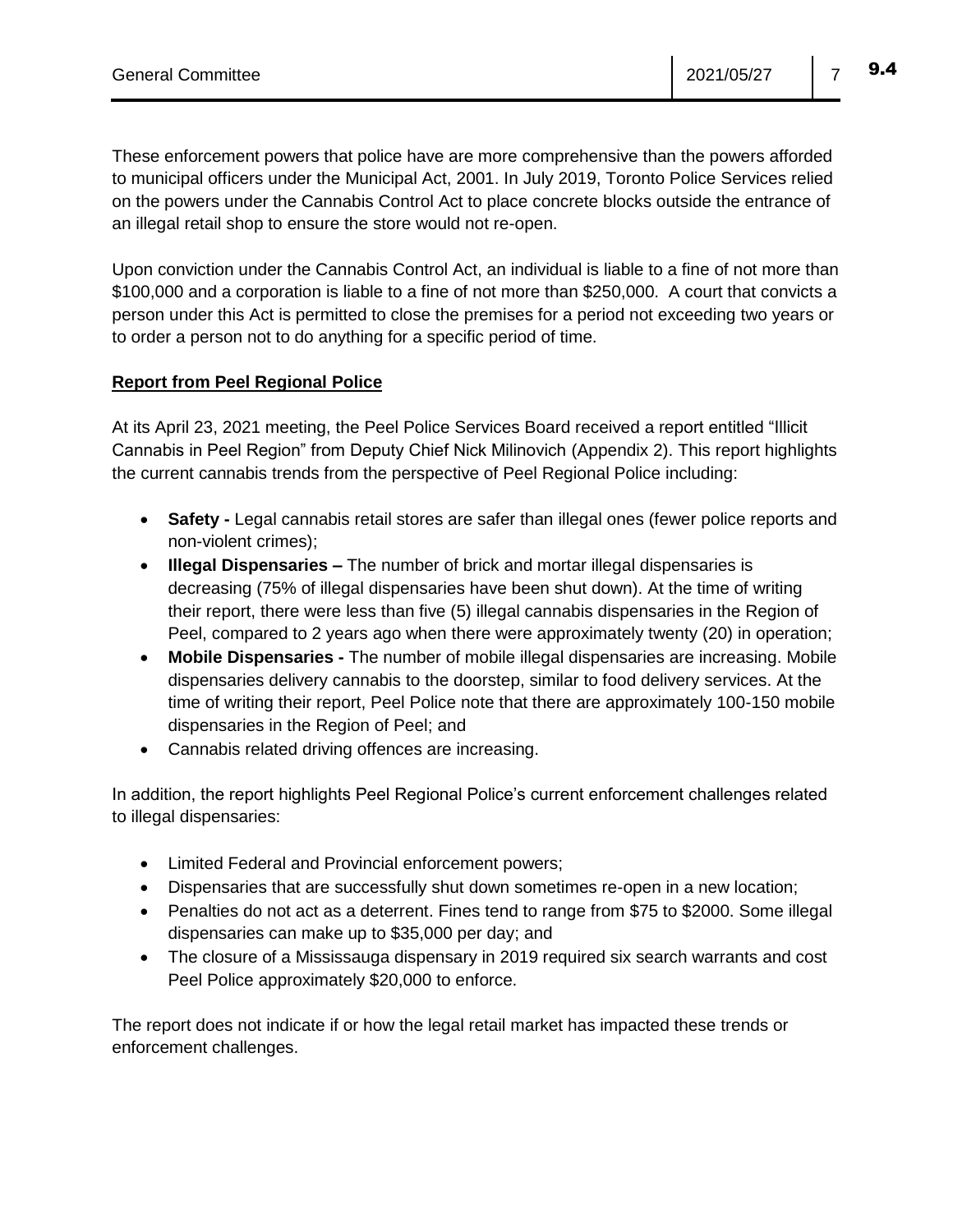#### 9.4

#### **Municipal Role**

Other than deciding to permit or prohibit retail sale, municipalities have a very limited role to play in regulating cannabis in Ontario. For retail sale, municipalities are not permitted to license these businesses. From a zoning perspective, municipalities are not permitted to designate cannabis retail as a separate land use from retail or commercial, however, a cannabis retail store must comply with the City's Zoning By-law related to retail use.

### **Comments Legislative Update**

In the time since Council opted out of retail stores in December 2018, the Provincial Government has updated the legislative framework for retail cannabis use in Ontario as follows:

- **Edibles** Cannabis edibles (including cookies, chocolates and gummies), extracts and topicals became legal in Ontario as of October 17, 2019. These items are sold online through the Ontario Cannabis Store or through licensed retails stores, similar to dry forms of cannabis. Over the years, there have been reports of children consuming cannabis edibles because of their resemblance to candy. Health Canada requires the packaging of legal edibles to be child resistant and the labelling cannot be designed in a way that appeals to children. Evidence suggests that illegal retailers do not follow the same standards.
- **Number of Licences** Whereas previously the number of cannabis retail stores was set at 75, as of March 2, 2020, there is no longer a cap on the number of cannabis retail stores that are permitted to operate in Ontario. At the time of writing this report, there are 772 cannabis locations that are permitted to open in the province. According to the AGCO, it is approving approximately 30 new locations across Ontario each week.
- **Licensed producers of cannabis can now obtain a licence to sell cannabis** called "farmgate stores" - allowing them to open a store at one of their production facilities. According to the AGCO, two farmgate stores have been authorized to open at the time of writing this report. Mississauga is home to two licenced producers who could potentially operate farmgate stores if cannabis retail was permitted.
- **Cannabis Lounges and Special Occasion Permits** In July 2020, a representative for Ontario's Attorney General released a statement that the Province would not be making any changes to cannabis legislation to permit cannabis lounges or allow for special occasion permits to consume cannabis publicly in locations such as festivals.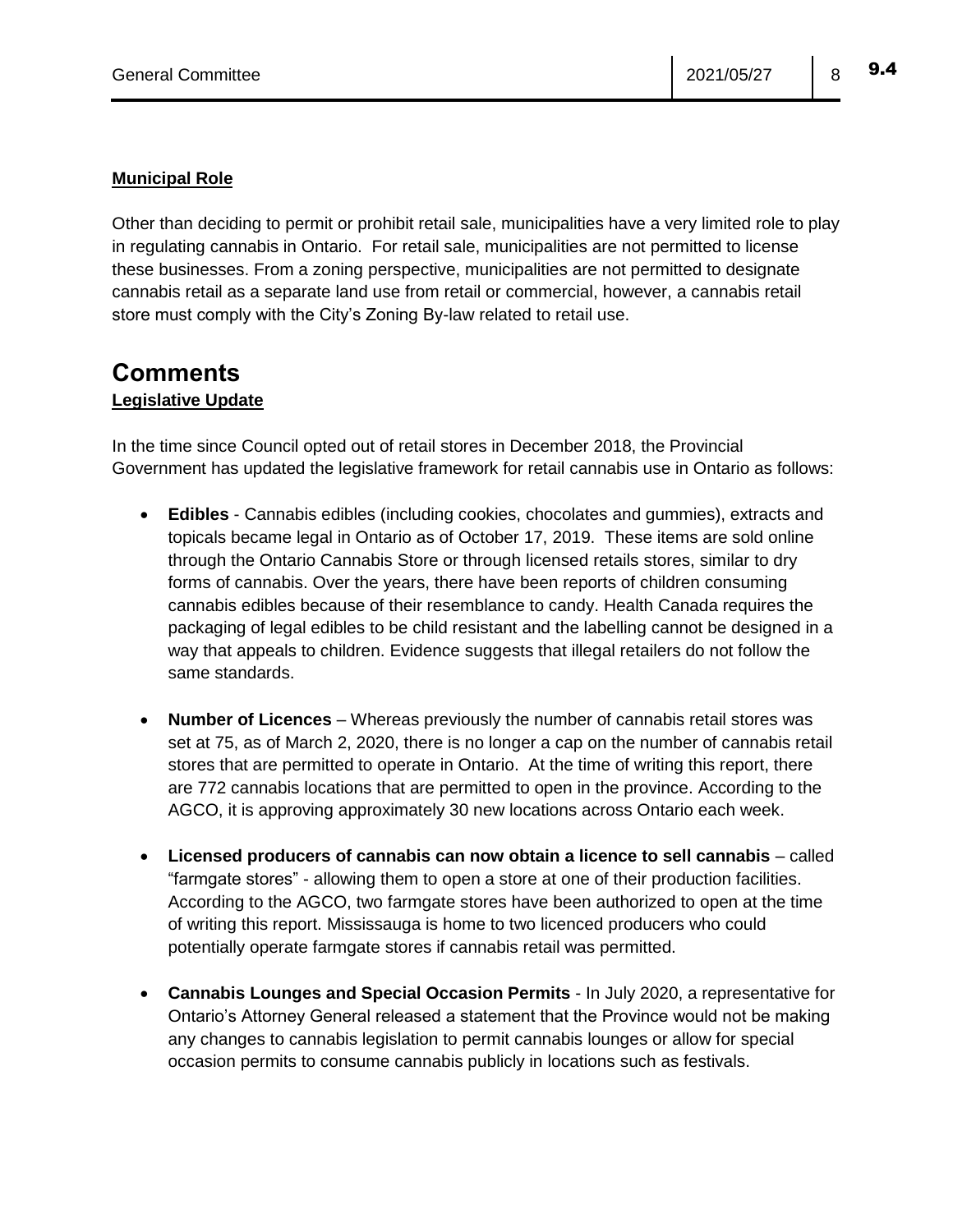#### **Current Landscape of Licensed Retail Stores in Ontario**

In March 2020, before the Province lifted the cap on the number of retail cannabis stores permitted, there were 30 licensed retail shops in Ontario including one location operating in Brampton and 10 operating in Toronto. Since the cap was lifted and at the time of writing this report, the number of licensed retail shops in Ontario has increased to 772 with 18 operating in Brampton and 231 operating in Toronto. As noted above, the AGCO is approving on average 30 new retail stores each week, so these numbers have or will likely change.

The following comparative chart highlights the increase in the number of cannabis retail shops permitted to open, across a period of approximately seven months, according to the AGCO's website at the time of writing this report:

| <b>Municipality</b> | <b>Locations Permitted to</b><br>Open | Locations<br><b>Permitted to Open</b> | <b>Pending Applications</b> |
|---------------------|---------------------------------------|---------------------------------------|-----------------------------|
|                     |                                       |                                       |                             |
|                     | (as of October 15, 2020)              | (as of May 31, 2021)                  | (as of May 31, 2021)        |
| Ajax                | $\mathbf 1$                           | $\overline{2}$                        | $\overline{7}$              |
|                     |                                       | (increase of 1)                       |                             |
| Aurora              | 1                                     | 5                                     | 6                           |
|                     |                                       | (increase of 4)                       |                             |
| <b>Barrie</b>       | $\overline{4}$                        | 12                                    | 16                          |
|                     |                                       | (increase of 8)                       |                             |
| <b>Brampton</b>     | $\overline{2}$                        | 18                                    | 22                          |
|                     |                                       | (increase of 16)                      |                             |
| <b>Burlington</b>   | $\overline{7}$                        | 16                                    | 17                          |
|                     |                                       | (increase of 9)                       |                             |
| Cambridge           | 3                                     | 10                                    | $\overline{7}$              |
|                     |                                       | (increase of 7)                       |                             |
| Guelph              |                                       | 8                                     |                             |
|                     | 3                                     | (increase of 5)                       | 13                          |
| <b>Hamilton</b>     | $\overline{7}$                        | 47                                    | 57                          |
|                     |                                       | (increase of 40)                      |                             |
| Kitchener           | 1                                     | 17                                    | 27                          |
|                     |                                       | (increase of 16)                      |                             |
| London              | 10                                    | 21                                    | 25                          |
|                     |                                       | (increase of 11)                      |                             |
| Milton              | 1                                     | 6                                     | 6                           |
|                     |                                       | (increase of 5)                       |                             |
| Oshawa              | 3                                     | 12                                    | 16                          |
|                     |                                       | (increase of 9)                       |                             |
| Toronto             | 76                                    | 231                                   | 229                         |
|                     |                                       | (increase of 155)                     |                             |

9.4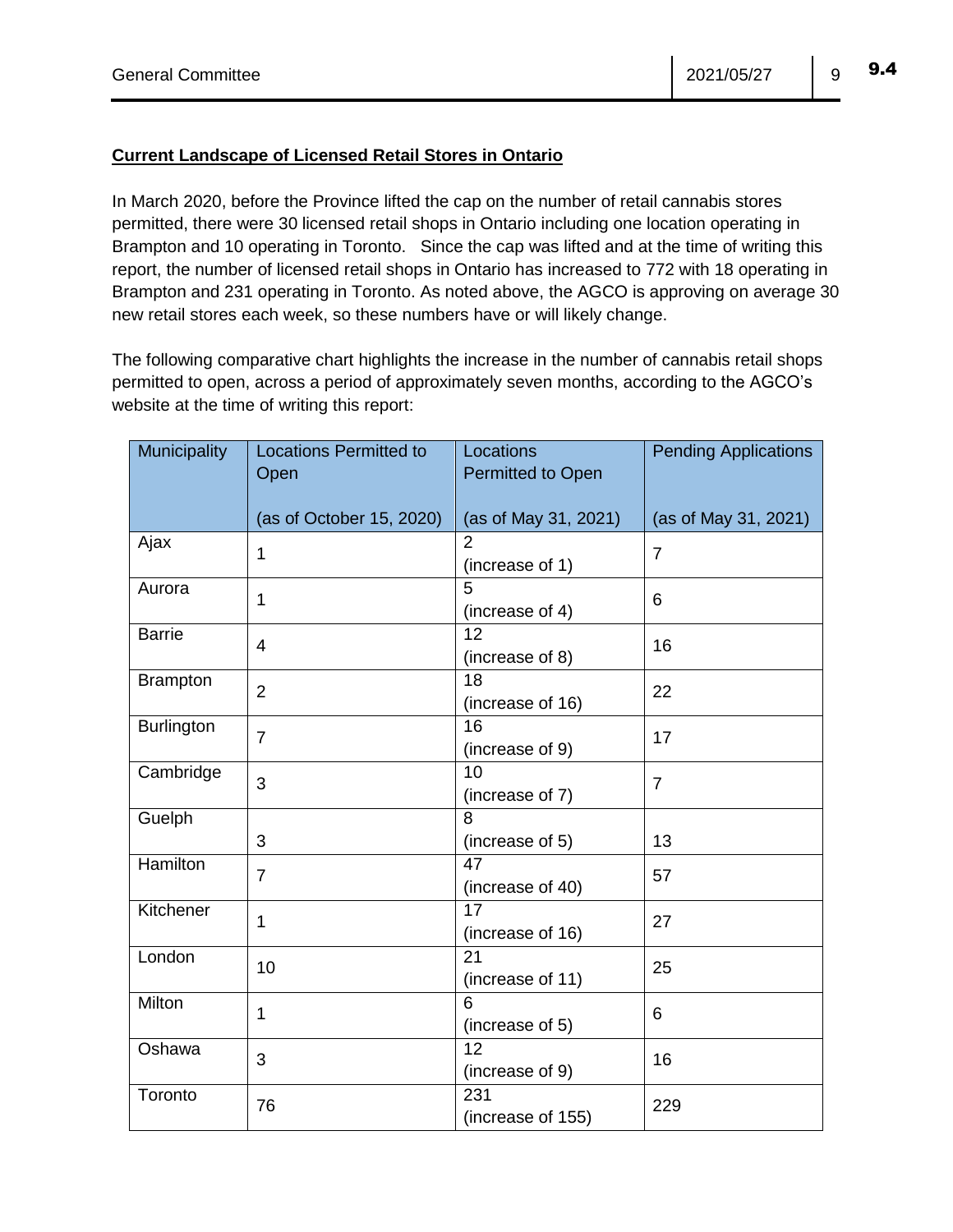There are currently 69 municipalities in Ontario that have opted out of allowing retail cannabis stores. Since January 22, 2019 (the opt-out deadline for municipalities), eight municipalities have reversed their initial decision to opt-out in order to permit retail cannabis sale, including the town of Milton and City of Pickering. Mississauga is the largest municipality in Ontario that has opted out, followed by Markham and Vaughan. Caledon is the only other municipality in the Region of Peel that has also decided to opt-out.

#### **Impact of Retail Sale on the Illegal Market**

Since the cap on retail stores was lifted in March 2019, the Ontario Cannabis Store has reported that the legal market continues to make inroads on the illegal market. The table below demonstrates the notable impact legal retail has had on the illegal market over the last two years according to the Ontario Cannabis Store.

|                            | Q1, 2019          | Q3, 2020         |
|----------------------------|-------------------|------------------|
| Share of the cannabis      | Legal: 14.1%      | Legal: 40.3%     |
| market                     | Illegal: $85.9\%$ | Illegal: $59.7%$ |
| Average price per gram for | Legal: \$10.80    | Legal: \$6.24    |
| dried cannabis flower      | Illegal: $$8.13$  | Illegal: $$7.76$ |

The sale price for legal cannabis is now less expensive than the price for illegal cannabis.

After Toronto, Mississauga remains the top municipality in Ontario in terms of the number of illegal cannabis delivery services promoted on illegal websites. While demand is being increasingly satisfied by the legal market, the illegal market in Mississauga continues to be significant. According to Peel Police in their April 23, 2021 report (Appendix 2), there are between 100-150 illegal mobile cannabis retailers in Peel Region. It is unknown whether the number of illegal delivery services in Mississauga will decrease over time if Council decides to opt-in. Although Toronto opted-in over two years ago, the illegal websites continue to persist for that municipality.

#### **City's Recovery Plan Framework**

On May 7, 2020, Council adopted the City's Recovery Plan Framework, which contains four pillars for recovery including "Economic". As part of this recovery effort, the City has set a number of strategic goals, which include supporting local businesses and job creation.

In September 2020, Council passed the Economic Recovery Plan for small business. The plan included a number of recommendations to support small retail establishments in our City. Allowing Cannabis retail in Mississauga is aligned with the Economic Recovery Plan for Small Business. New retail establishments would create jobs and potentially occupy vacant storefront retail spaces. At the present time, residents spend this money outside of the City. The Ontario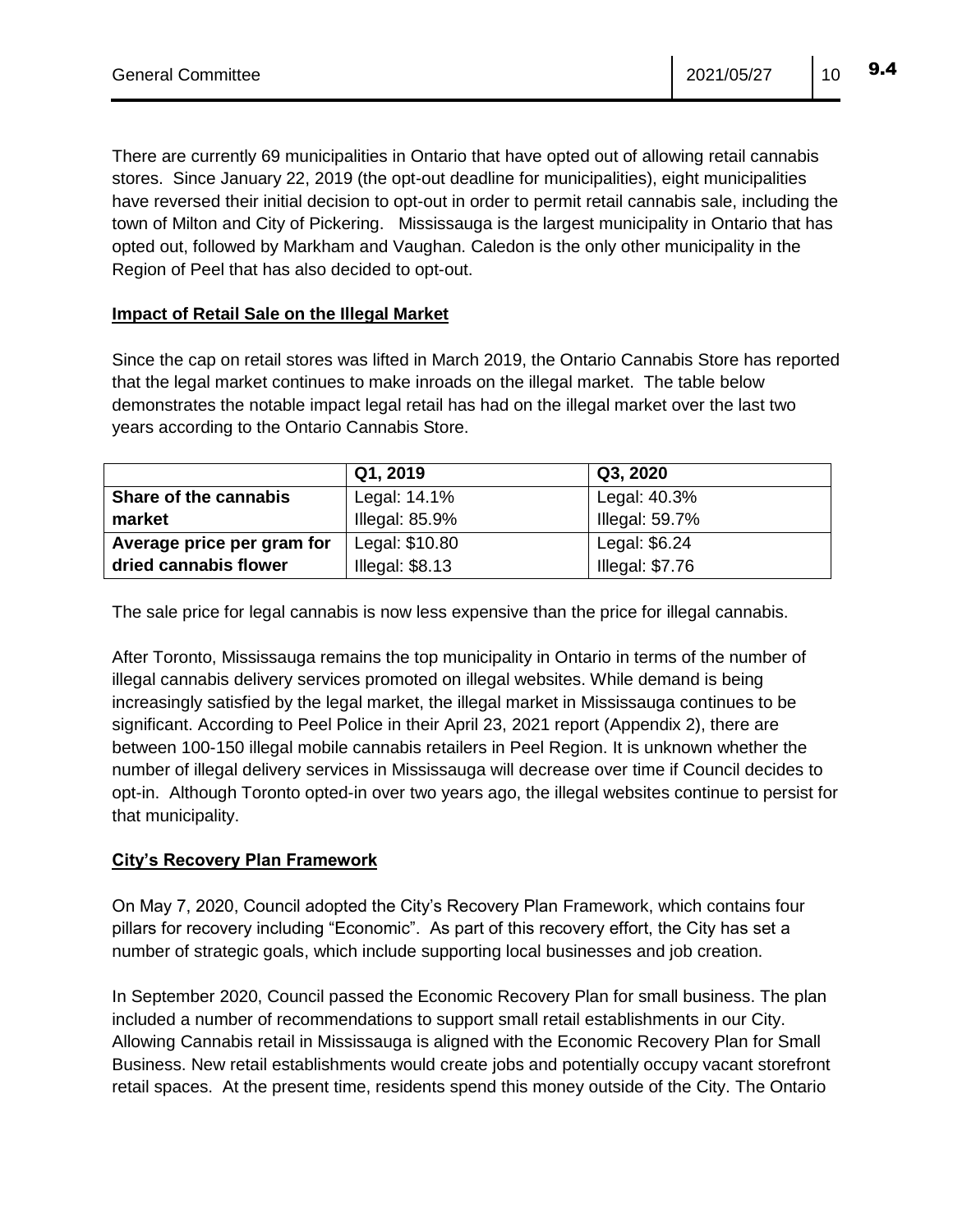Cannabis store estimates that consumers would spend \$74 million on legal cannabis if retail cannabis stores were permitted to open in Mississauga.

#### **City's Role in Regulating Cannabis**

Below is a table setting out the City's role in regulating cannabis:

|                | <b>Zoning</b>         | Licensing             | <b>Nuisance</b>           |
|----------------|-----------------------|-----------------------|---------------------------|
| Cannabis       | Permitted use:        | Licence required for  | N/A                       |
| Production     | medicinal product     | the production of     |                           |
|                | manufacturing         | medical cannabis.     |                           |
|                | facility              | Ensure compliance     |                           |
|                |                       | with the Building and |                           |
|                |                       | Fire Code.            |                           |
| Cannabis       | Permitted use:        | Licensing scheme not  | N/A                       |
| Retail         | retail sale. No       | permissible.          |                           |
| *requires the  | different from any    |                       |                           |
| City to opt-in | other form of retail. |                       |                           |
| Cannabis       | N/A                   | N/A                   | Can't smoke cannabis in   |
| Consumption    |                       |                       | parks or on other City    |
|                |                       |                       | property such as          |
|                |                       |                       | <b>Celebration Square</b> |

The City requires commercial producers of medical cannabis to obtain a licence in accordance with the City's Medical Marihuana Licensing By-law 57-15. Currently, there are two licensed production facilities in Mississauga. The applicable legislation does not explicitly prohibit municipalities from licensing cannabis production in the same way as it does with cannabis retail sale. According to the City's Parks By-law 0197-2020, no person shall smoke cannabis in a City park.

Any complaints received from the City's Compliance and Licensing Division or through 3-1-1, are directed to Peel Regional Police for response. In 2020, the City's Compliance and Licensing Division received five complaints about the illegal sale of cannabis. The Compliance and Licensing Division will continue to respond to cannabis related complaints captured through zoning, licensing or property standards by-laws.

To assist with coordinating an enforcement approach across the Region, the Regional Cannabis Enforcement Working Group was established comprised of the City of Brampton, Town of Caledon, Region of Peel and Peel Regional Police. Staff believe that this approach is the most effective way to address illegal cannabis retail stores and to assist with deterring future illegal retailers from operating in the City of Mississauga.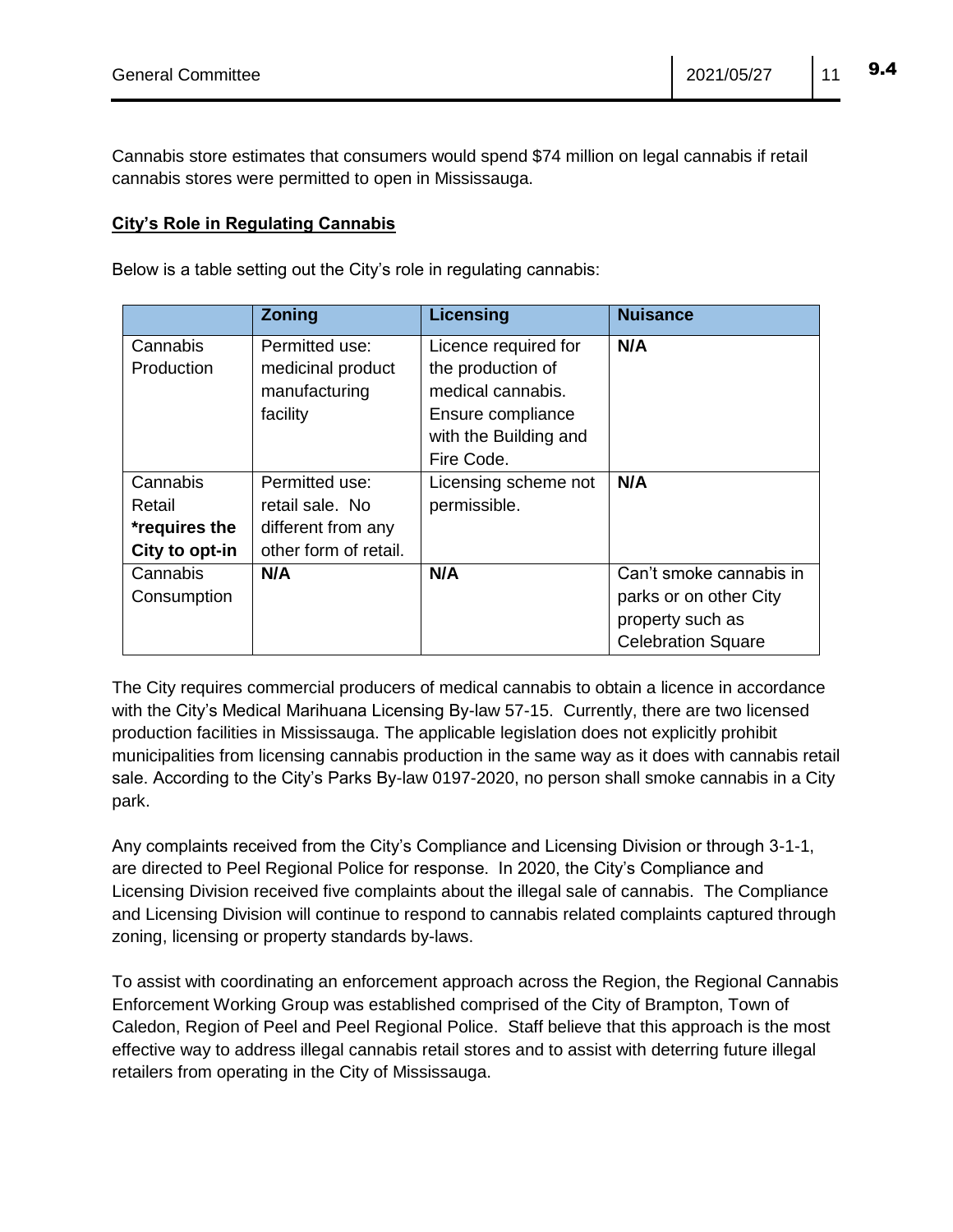#### **Benchmarking**

Enforcement staff have been in contact with neighbouring municipalities that permit cannabis retail stores to learn more about their experience to date. Staff received responses from eight municipalities including Toronto and Brampton. The following can be surmised from the feedback that was received:

- Enforcement Complaints received by municipalities related to cannabis retail stores are forwarded to the AGCO and to local police for investigation.
- Location Clustering Some municipalities including the City of Hamilton and Toronto have noted that cannabis retail stores are being approved by the AGCO in proximity to other cannabis stores.

### **Financial Impact**

In December 2020, the monthly retail sales in Ontario was approximately \$94 million dollars. According to data received by the Ontario Cannabis Store, it is projected that businesses in the City of Mississauga would see approximately \$74 million per year in cannabis retail sales if Council decides to opt-in.

### **Conclusion**

Since Council passed its resolution to prohibit cannabis retail stores from operating in Mississauga, the legal landscape has changed in two significant ways: (1) cannabis edibles can now be sold in retail stores and (2) the Province has lifted the cap on the number of licences that are issued.

Based on the update provided by staff in this report, Council may choose to continue to prohibit cannabis retail stores within Mississauga or to pass a resolution lifting the prohibition. A resolution to lift the prohibition would be final and may not be reversed. The resolution would need to be made available to the AGCO within three business days of its enactment.

There are some factors that Council may want to take into consideration with respect to a decision to remain opted out or to opt in: